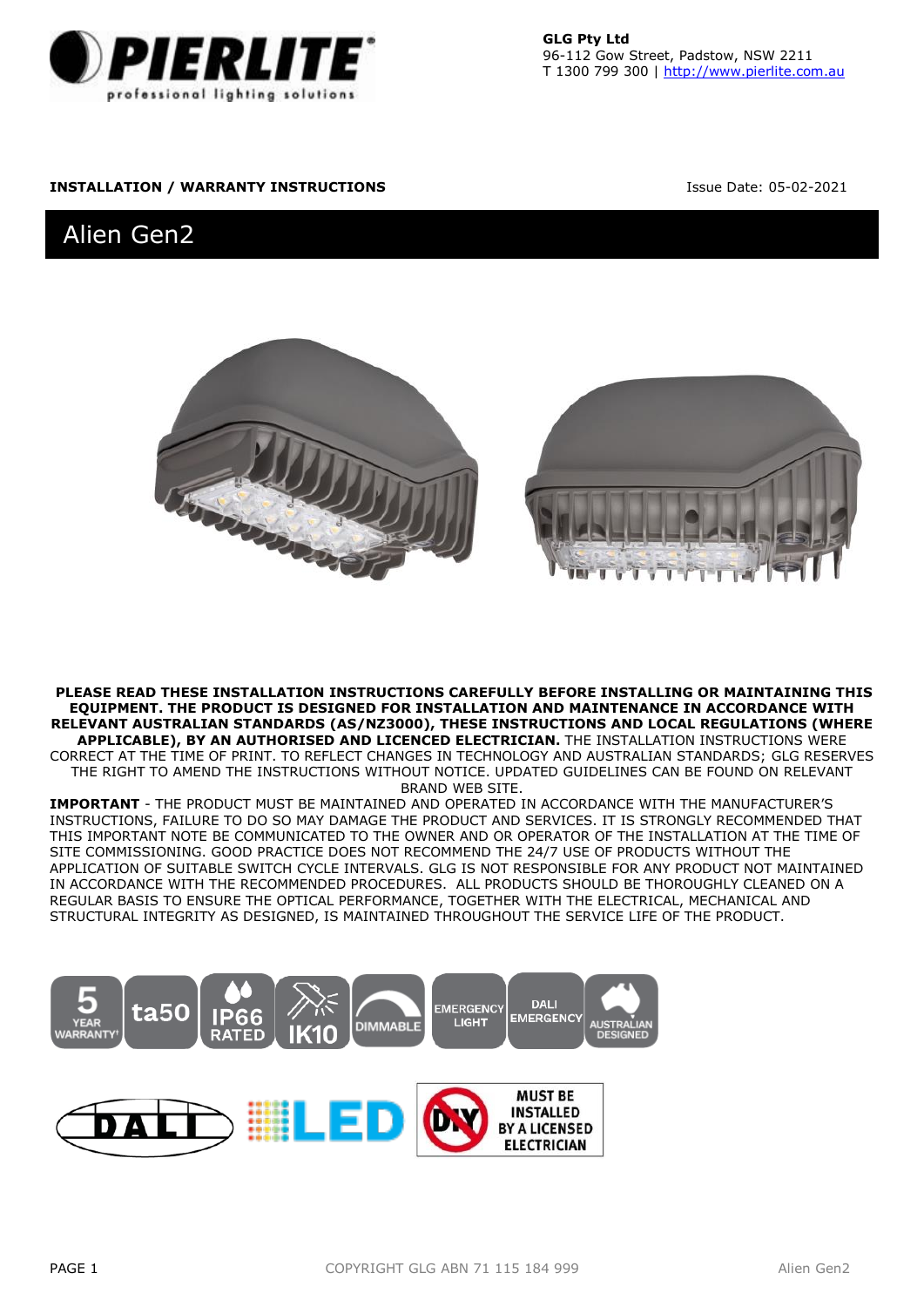

# **1. PRODUCT SPECIFICATION:**

Type of protection and the control of the control of the Class I luminaire Class I luminaire<br>
IP rating the control of the control of the control of the control of the control of the control of the control of the control o IP rating IP66 IK rating IK10, IK06 – lens (optics)<br>
Nominal voltage 240V<br>
Nominal voltage Nominal voltage 240V<br>Nominal frequency contracts and the contracts of the 250 Hz Nominal frequency<br>Available wattages Available wattages<br>Available wattages<br>Power factor Power factor  $>0.9$ Earth leakage 0.2mA Rated operating ambient temperature 0 to +50°C LED lifetime (L70) rated 54,000 hours @ 50°C Colour temperature and the colour temperature and the colour temperature and the colour temperature and the colour temperature and the colour temperature and the colour temperature and the colour temperature and the colour Colour rendering index (CRI) 80 (4000 K) 80 (400 K) 80 (400 K) 80 (400 K) 80 (400 K) 80 (400 K) 80 (400 K) 80 (400 K) 80 (400 K) 80 (400 K) 80 (400 K) 80 (400 K) 80 (400 K) 80 (400 K) 80 (400 K) 80 (400 K) 80 (400 K) 80 (4 LED control gear<br>Available in emergency Available in emergency<br>
Emergency battery technology<br>  $\blacksquare$   $\blacksquare$   $\blacksquare$   $\blacksquare$   $\blacksquare$   $\blacksquare$   $\blacksquare$   $\blacksquare$   $\blacksquare$   $\blacksquare$   $\blacksquare$   $\blacksquare$   $\blacksquare$   $\blacksquare$   $\blacksquare$   $\blacksquare$   $\blacksquare$   $\blacksquare$   $\blacksquare$   $\blacksquare$   $\blacksquare$   $\blacksquare$   $\blacksquare$   $\blacksquare$ 

Cable entry<br>Installation orientation Dimensions (LxWxH) 275 x<br>
Net weight of luminaire 255 x 158 x 157 x 157 x 158 x 158 x 158 x 158 x 158 x 158 x 158 x 158 x 158 x 158 x 1 Net weight of luminaire

## **2. Replaceable Maintenance Components**

| <b>Description</b>                               | OTY<br>Reauired<br>Per Fitting | Brand    | <b>Component Part</b><br><b>Number</b> |
|--------------------------------------------------|--------------------------------|----------|----------------------------------------|
| 2 hour<br>Lithium Iron<br>Phosphate<br>(LiFePO4) |                                | Pierlite | DGLCEM3200/1L11                        |

## **3. LUMINAIRE METHODOLOGY**

| Fitting<br>Type  | Wattage                                                                    | Control<br>gear | Colour<br>Temperature | Emergency                     | Optics                             | Lead<br>Length    |
|------------------|----------------------------------------------------------------------------|-----------------|-----------------------|-------------------------------|------------------------------------|-------------------|
| $ALN =$<br>Alien | $30 = 30W$ (Main<br>only)<br>$35 = 30W + 5W$<br>(Main + Emergency<br>only) | $D =$<br>DALI   | $4 = 4000K$           | $M =$ Maintained<br>Emergency | $T2 = Type$<br>$T3B =$<br>Type 3-B | $4 = 4$<br>meters |

## **4. ELECTRICAL CHARACTERISTICS**

| SKU To Order | System<br>Wattage (W) | Line<br>Current<br>(A) | Power<br>Factor | Colour<br>Temperature (K) | Emergency |
|--------------|-----------------------|------------------------|-----------------|---------------------------|-----------|
| ALN30D4T24   | 30                    | 0.129                  |                 |                           | No        |
| ALN30D4MT24  | 35                    | 0.15                   | >95             | 4000                      | Yes       |
| ALN30D4T3B4  | 30                    | 0.129                  |                 |                           | No        |
| ALN30D4MT3B4 | 35                    | 0.15                   |                 |                           | Yes       |

**5. DALI CONTROL GEAR:** The LED driver and emergency control gear are controllable through an industry standard DALI. A DALI connection is<br>not required in a non-systemized electrical system, if DALI is not required you do **Note:** when designing the DALI system please refer to the table below for the number of DALI addresses.

| Control gear          | <b>Function</b>               | Number of<br><b>Addresses</b> |  |
|-----------------------|-------------------------------|-------------------------------|--|
| <b>LED Driver</b>     | Dimming, on/off &<br>feedback |                               |  |
| Emergency<br>Inverter | Testing & Reporting           |                               |  |

**6. APPROVALS:** The RCM marking of this product applies to AS/NZS CISPR15 (EMC) "Limits and methods of measurement of radio disturbance characteristics of electrical lighting and similar equipment". This product is designed to conform to all current AS/NZS60598 "Luminaires, general requirements and tests".



Inrush current **Cold start 4A** @ 28μs (measured at 50% Ipeak) at 230VAC<br> **Farth leakage Cold Start 4A** (0.2 mA cold start 4A (0.2 mA cold start 4A cold start 4A α 28μs (measured at 50% Ipeak) at 230VAC Emergency battery technology<br>
Electrical connection<br>
2.5mm<sup>2</sup> 2c+e cable for mains and 2.5mm<sup>3</sup> 3c+e 1<sup>3</sup> 2.5mm<sup>3</sup> 2c+e cable for mains and 2.5mm<sup>3</sup> 3c+e 1 2.5mm<sup>2</sup> 2c+e cable for mains and 2.5mm<sup>2</sup> 3c+e 1KV heavy duty cable for emergency, must be 10mm diameter for IP66 rating 1x 20mm  $27$ mm to 34mm spigot<br> $275 \times 157 \times 158$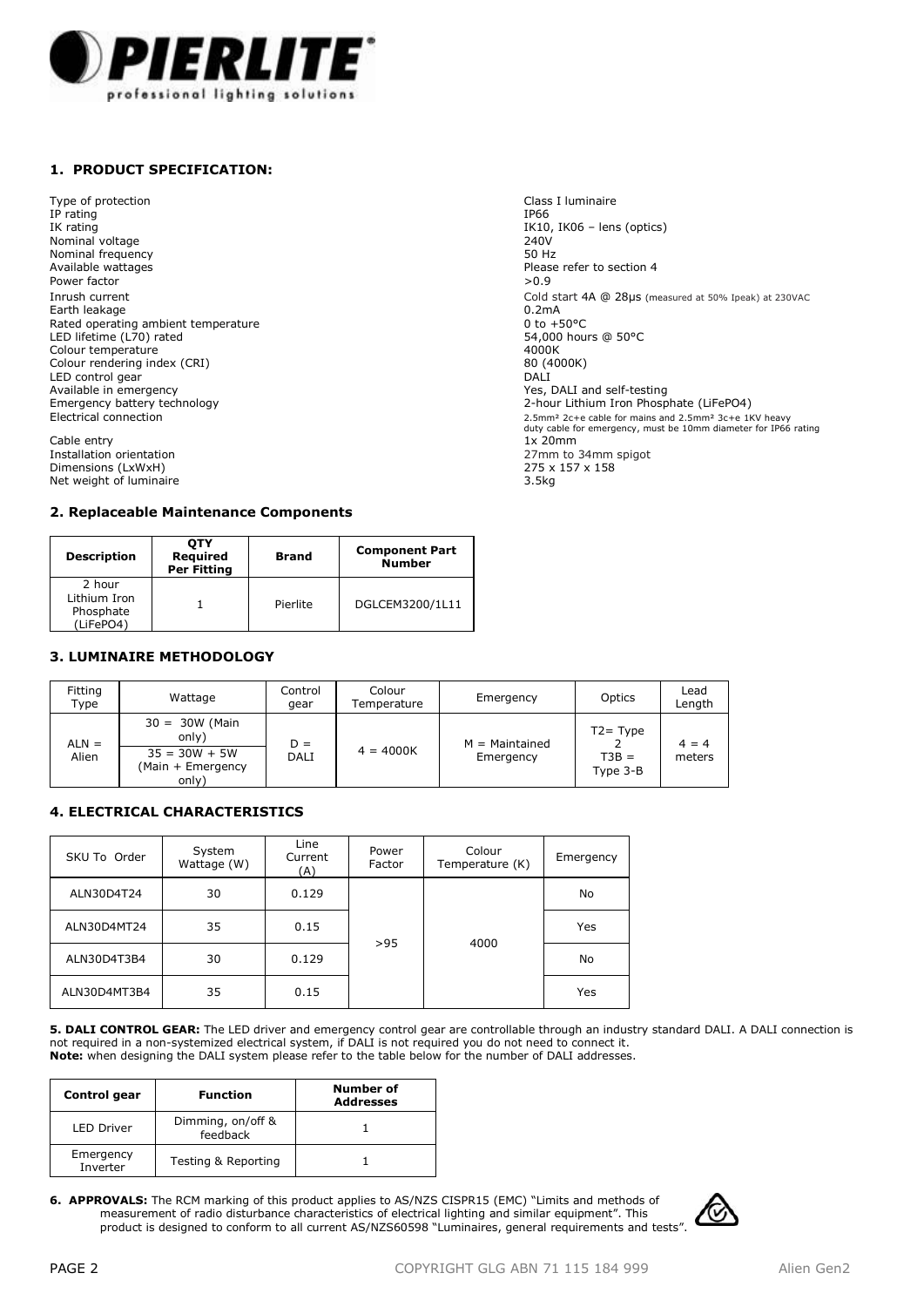

**7. STORAGE:** Prior to installation products are to be stored in cool and dry conditions.

8. APPLICATION: The installation application and orientation of the product is designed in accordance with the nominated product IP rating, class designation and these installation installations. Installation environments outside these conditions are not recommended.

**9. INSTALLATION / GENERAL:** Installation of the product is to be completed by an authorized and licensed electrician, in accordance with these instructions, relevant Australia standards and local regulations (where applicable). Termination of product wiring, together with the installation of the product must be in a manner that maintains the integrity of the designated IP rating of the product for electronic control equipment (when supplied) DO NOT MEGGER between A and N.

10. INSTALLATION / GENERAL: Installation of the product is to be completed by an authorized and licensed electrician, in accordance with these instructions, relevant Australia standards and local regulations (where applicable). Termination of product wiring, together with the installation of the product must be in a manner and orientation that maintains the integrity of the designated IP rating of the product for electronic control equipment (when supplied) DO NOT MEGGER between A and N.

Installation:

- a) Isolate the supply circuit as per the Australian standard and your SWMS.
- b) Connect cable diameter of no less than must be 10mm diameter for IP66 rating if luminaire chosen is not supplied with cable
- c) Insert cable into pole or spigot
- d) Place fitting onto pole or spigot
- e) Open the luminaire gear cover by unclipping the two clips
- f) Secure the luminaire to the pole or spigot by tightening the two bolts. A 13mm socket will be required to tighten these bolts.
- g) Close the control gear cover and secure by closing the clips
- h) Connect the supply wires to the cable supplied with the luminaire. Ensure sure all connection, cabling and the installation complies to AS3000 and local wiring rules.
	- **Note:** Ensure the correct wires go to the correct terminals as per below Luminaire with only general/mains lighting Connect to active, earth and neutral

Luminaire with emergency

Mains switched active to brown wire

- Mains neutral to blue wire
- Emergency to
	- o Emergency active to white wire
		- o The emergency neutral is a shared terminal with mains neutral
- i) Ensure the IP rating of the installation is equal to that of the tested IP rating of the fitting, this includes installing the supply cable of no less than 10mm in diameter. **Note**: the IP rating of the fitting is IP66.
- j) Test fitting as per the relevant Australian standard and as per your SWMS.

### **11. Service & Operation (Emergency Version)**

Normal Operation: Maintained Emergency Operation.

Battery: Sealed **Lithium Iron Phosphate (LiFePO4)** rechargeable battery pack. As per AS/NZS 2293, it is required that the battery pack is discharged and recharged at least once every 6 months.

In case of a replacement, same brand and type of battery pack must be used. Allow 24 hours charging time before carrying out any discharge tests.

Charge Duration: 16 Hours Discharge Duration: 2 Hours (Initial Test)

Test Switch: If manual test switch pressed, the fixture will operate from its battery supply. Please ensure battery plug is connected to the inverter battery terminal.

## **11. Line Diagrams**